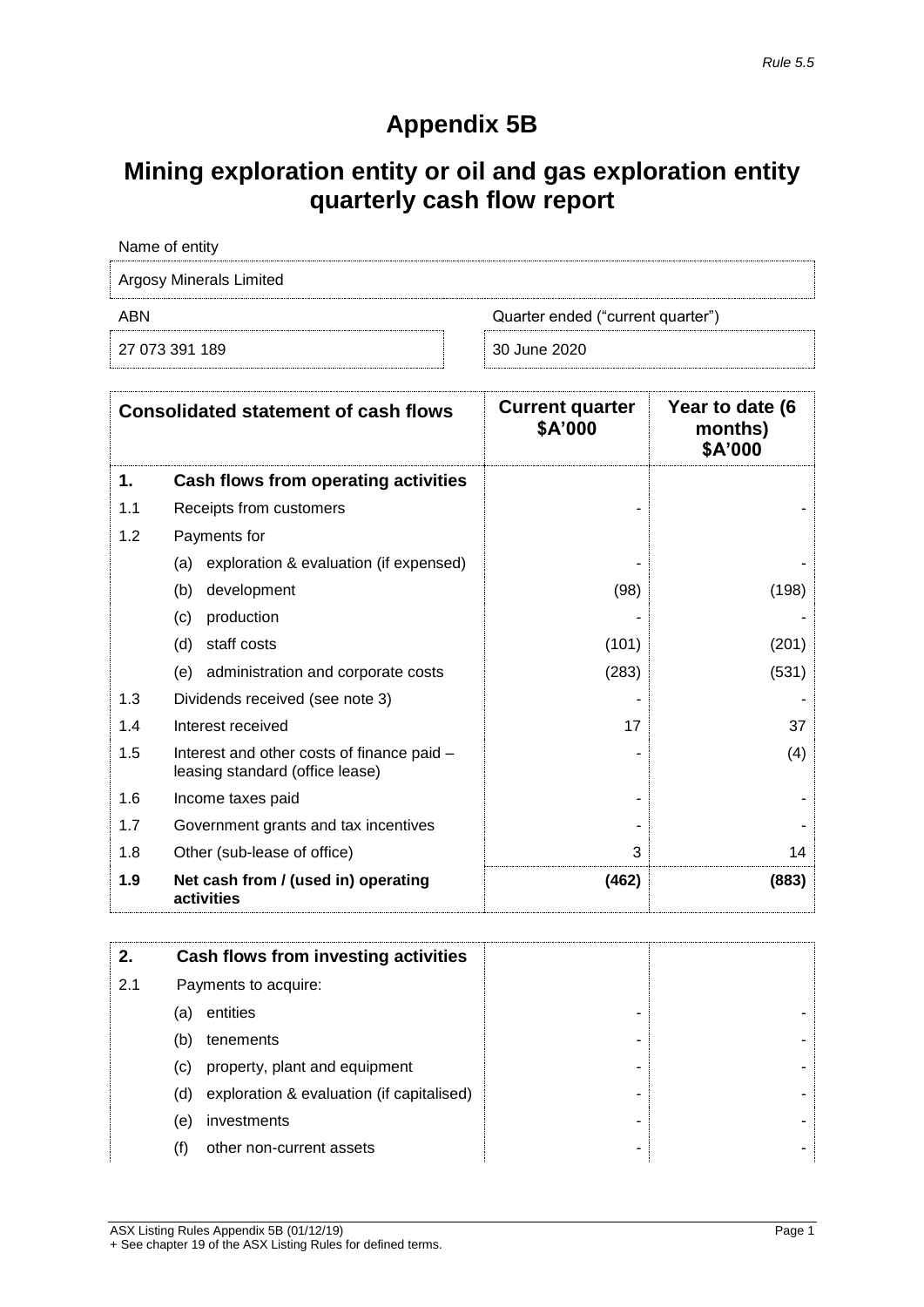|     | <b>Consolidated statement of cash flows</b>                                                                           | <b>Current quarter</b><br>\$A'000 | Year to date (6<br>months)<br>\$A'000 |
|-----|-----------------------------------------------------------------------------------------------------------------------|-----------------------------------|---------------------------------------|
| 2.2 | Proceeds from the disposal of:                                                                                        |                                   |                                       |
|     | entities<br>(a)                                                                                                       |                                   |                                       |
|     | (b)<br>tenements                                                                                                      |                                   |                                       |
|     | property, plant and equipment<br>(c)                                                                                  |                                   |                                       |
|     | (d)<br>investments                                                                                                    |                                   |                                       |
|     | other non-current assets<br>(e)                                                                                       |                                   |                                       |
| 2.3 | Cash flows funds sent to related entity -<br>Puna Mining to fund Development costs of<br>Rincon Project in Argentina. | (248)                             | (693)                                 |
| 2.4 | Dividends received (see note 3)                                                                                       |                                   |                                       |
| 2.5 | Other (provide details if material)                                                                                   |                                   |                                       |
| 2.6 | Net cash from / (used in) investing<br>activities                                                                     | (248)                             | (693)                                 |

| 3.   | Cash flows from financing activities                                                                                  |     |
|------|-----------------------------------------------------------------------------------------------------------------------|-----|
| 3.1  | Proceeds from issues of equity securities<br>(excluding convertible debt securities)                                  |     |
| 3.2  | Proceeds from issue of convertible debt<br>securities                                                                 |     |
| 3.3  | Proceeds from exercise of options                                                                                     |     |
| 3.4  | Transaction costs related to issues of equity<br>securities or convertible debt securities -<br>conversion of options | (2) |
| 3.5  | Proceeds from borrowings                                                                                              |     |
| 3.6  | Repayment of borrowings                                                                                               |     |
| 3.7  | Transaction costs related to loans and<br>borrowings                                                                  |     |
| 3.8  | Dividends paid                                                                                                        |     |
| 3.9  | Other                                                                                                                 |     |
| 3.10 | Net cash from / (used in) financing<br>activities                                                                     | (2) |

|     | Net increase / (decrease) in cash and<br>cash equivalents for the period |       |       |
|-----|--------------------------------------------------------------------------|-------|-------|
| 4.1 | Cash and cash equivalents at beginning of<br>period                      | 5.125 | 5,968 |
| 4.2 | Net cash from / (used in) operating<br>activities (item 1.9 above)       | (462) | (883  |
| 4.3 | Net cash from / (used in) investing activities<br>(item 2.6 above)       | (248) | (693  |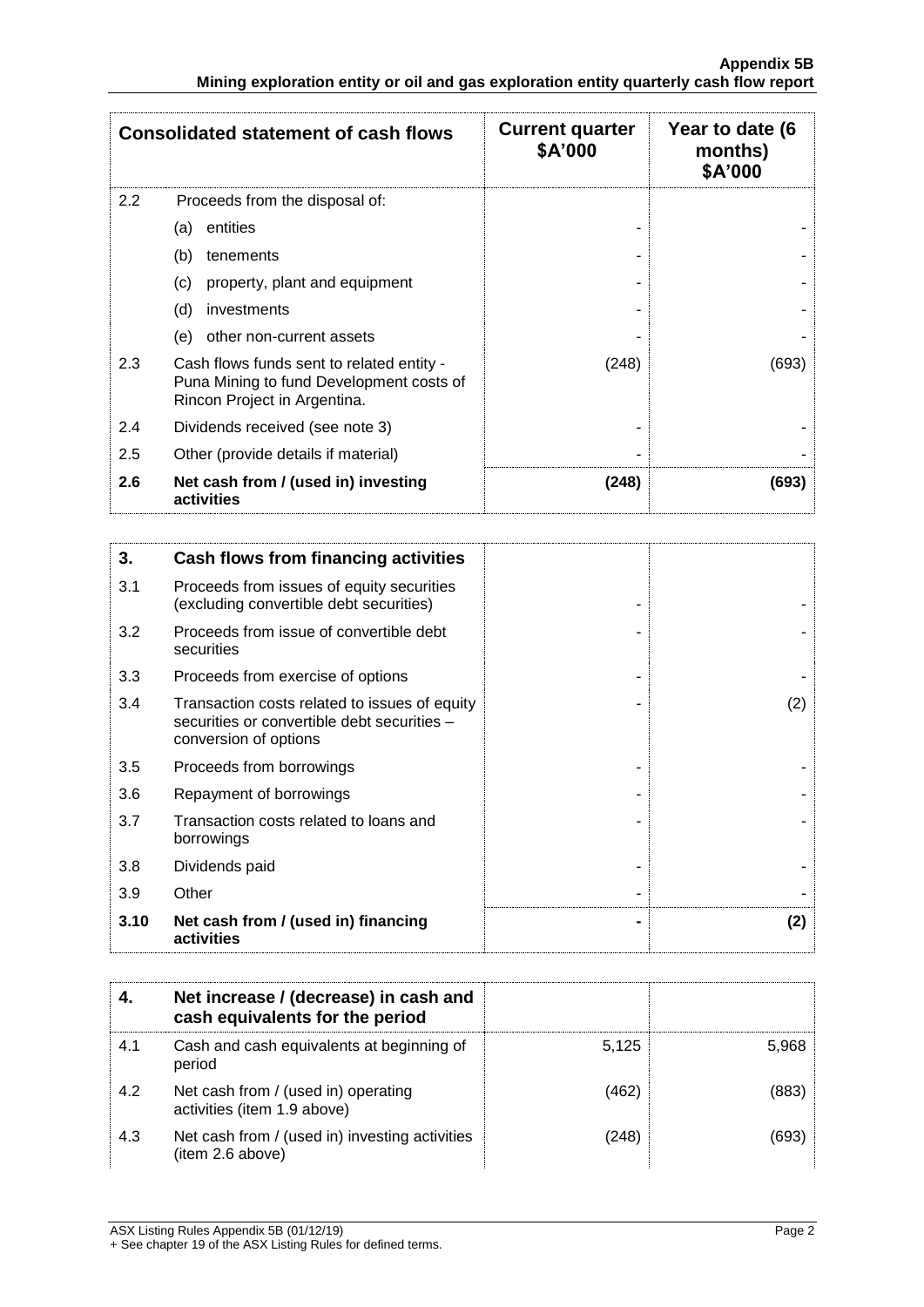|     | <b>Consolidated statement of cash flows</b>                         | <b>Current quarter</b><br>\$A'000 | Year to date (6<br>months)<br>\$A'000 |
|-----|---------------------------------------------------------------------|-----------------------------------|---------------------------------------|
| 4.4 | Net cash from / (used in) financing activities<br>(item 3.10 above) |                                   |                                       |
| 4.5 | Effect of movement in exchange rates on<br>cash held                | (12)                              |                                       |
| 4.6 | Cash and cash equivalents at end of<br>period                       | $4.403*$                          |                                       |

*\*funds held in Puna bank accounts at 30 June 2020 not included in the above*

| 5.  | Reconciliation of cash and cash<br>equivalents<br>at the end of the quarter (as shown in the<br>consolidated statement of cash flows) to the<br>related items in the accounts | <b>Current quarter</b><br>\$A'000 | <b>Previous quarter</b><br>\$A'000 |
|-----|-------------------------------------------------------------------------------------------------------------------------------------------------------------------------------|-----------------------------------|------------------------------------|
| 5.1 | <b>Bank balances</b>                                                                                                                                                          | 65                                | 107                                |
| 5.2 | Call deposits                                                                                                                                                                 | 4.338                             | 5,018                              |
| 5.3 | <b>Bank overdrafts</b>                                                                                                                                                        |                                   |                                    |
| 5.4 | Other (provide details)                                                                                                                                                       | -                                 |                                    |
| 5.5 | Cash and cash equivalents at end of<br>quarter (should equal item 4.6 above)                                                                                                  | $4.403*$                          | $5.125*$                           |

*\*funds held in Puna bank accounts at 30 June 2020 and 31 March 2020 not included in the above*

| 6.  | Payments to related parties of the entity and their<br>associates                          | <b>Current quarter</b><br><b>\$A'000</b> |
|-----|--------------------------------------------------------------------------------------------|------------------------------------------|
| 6.1 | Aggregate amount of payments to related parties and their<br>associates included in item 1 | 141                                      |
| 6.2 | Aggregate amount of payments to related parties and their<br>associates included in item 2 |                                          |

Note: if any amounts are shown in items 6.1 or 6.2, your quarterly activity report must include a description of, and an explanation for, such payments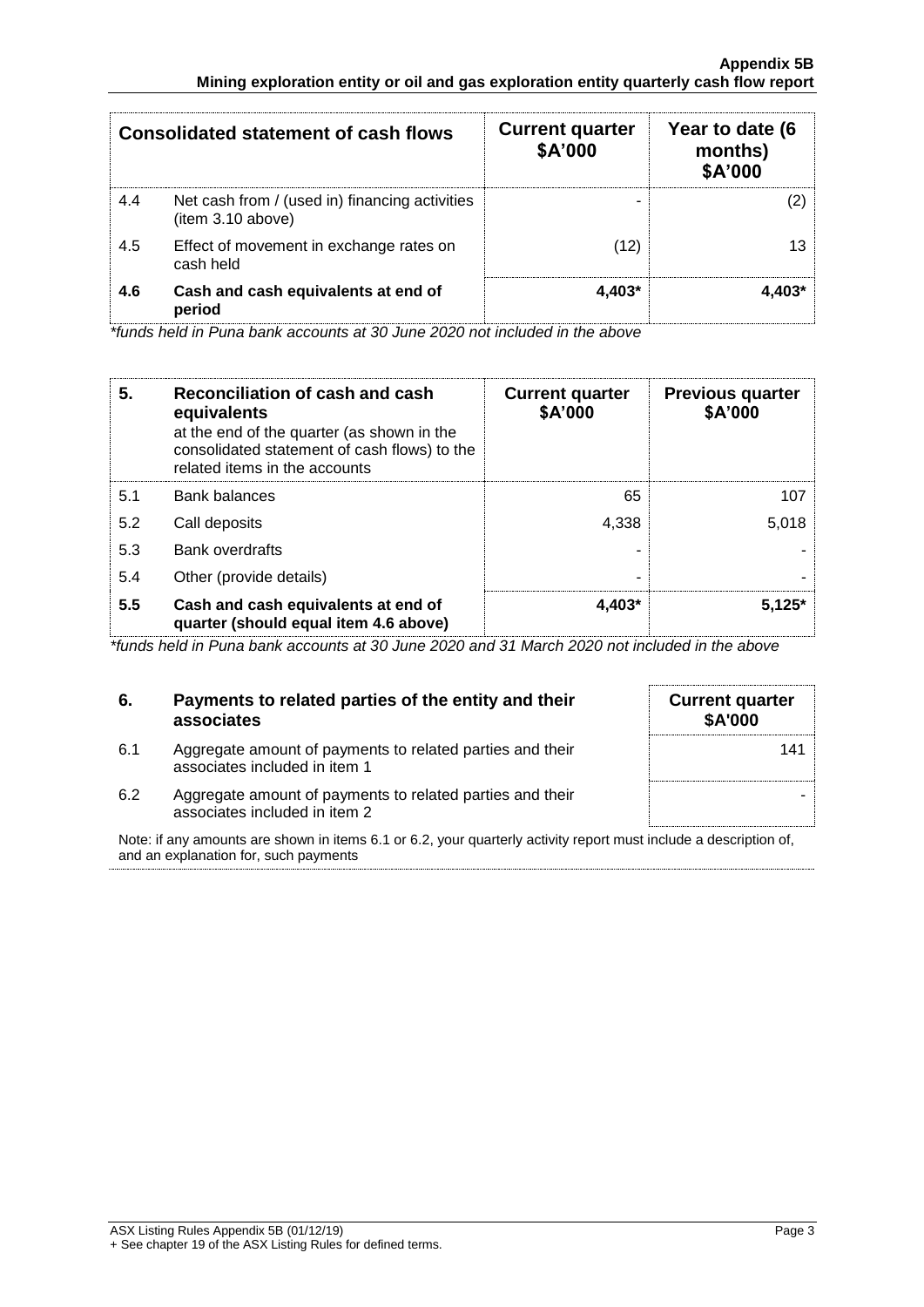| 7.  | <b>Financing facilities</b><br>Note: the term "facility' includes all forms of financing<br>arrangements available to the entity.<br>Add notes as necessary for an understanding of the<br>sources of finance available to the entity.                                                                                                               | <b>Total facility</b><br>amount at quarter<br>end<br>\$A'000 | Amount drawn at<br>quarter end<br>\$A'000 |
|-----|------------------------------------------------------------------------------------------------------------------------------------------------------------------------------------------------------------------------------------------------------------------------------------------------------------------------------------------------------|--------------------------------------------------------------|-------------------------------------------|
| 7.1 | Loan facilities                                                                                                                                                                                                                                                                                                                                      |                                                              |                                           |
| 7.2 | Credit standby arrangements                                                                                                                                                                                                                                                                                                                          |                                                              |                                           |
| 7.3 | Other (please specify)                                                                                                                                                                                                                                                                                                                               |                                                              |                                           |
| 7.4 | <b>Total financing facilities</b>                                                                                                                                                                                                                                                                                                                    |                                                              |                                           |
|     |                                                                                                                                                                                                                                                                                                                                                      |                                                              |                                           |
| 7.5 | Unused financing facilities available at quarter end                                                                                                                                                                                                                                                                                                 |                                                              |                                           |
| 7.6 | Include in the box below a description of each facility above, including the lender, interest<br>rate, maturity date and whether it is secured or unsecured. If any additional financing<br>facilities have been entered into or are proposed to be entered into after quarter end,<br>include a note providing details of those facilities as well. |                                                              |                                           |
|     |                                                                                                                                                                                                                                                                                                                                                      |                                                              |                                           |

| 8.  | Estimated cash available for future operating activities                                                                                                                                                                                                                                                           | \$A'000 |  |
|-----|--------------------------------------------------------------------------------------------------------------------------------------------------------------------------------------------------------------------------------------------------------------------------------------------------------------------|---------|--|
| 8.1 | Net cash from / (used in) operating activities (Item 1.9)                                                                                                                                                                                                                                                          | 462     |  |
| 8.2 | Capitalised exploration & evaluation (Item 2.1(d))                                                                                                                                                                                                                                                                 |         |  |
| 8.3 | Total relevant outgoings (Item 8.1 + Item 8.2)                                                                                                                                                                                                                                                                     | 462     |  |
| 8.4 | Cash and cash equivalents at quarter end (Item 4.6)                                                                                                                                                                                                                                                                | 4,403   |  |
| 8.5 | Unused finance facilities available at quarter end (Item 7.5)                                                                                                                                                                                                                                                      |         |  |
| 8.6 | Total available funding (Item $8.4$ + Item $8.5$ )                                                                                                                                                                                                                                                                 | 4,403   |  |
| 8.7 | Estimated quarters of funding available (Item 8.6 divided by<br>Item $8.3$ )                                                                                                                                                                                                                                       | $9.6*$  |  |
|     | * The above indicates ~10 Quarters of available funding, however the above calculation does<br>not include the funds that are sent to Puna Mining in Argentina for the development of the<br>Rincon Lithium Project (Item 2.3). Once this cash outflow is factored in, the Company has<br>funding for ~6 Quarters. |         |  |
| 8.8 | If Item 8.7 is less than 2 quarters, please provide answers to the following questions:                                                                                                                                                                                                                            |         |  |
|     | 1.<br>Does the entity expect that it will continue to have the current level of net operating<br>cash flows for the time being and, if not, why not?                                                                                                                                                               |         |  |
|     | Answer: N/A                                                                                                                                                                                                                                                                                                        |         |  |
|     | 2.<br>Has the entity taken any steps, or does it propose to take any steps, to raise further<br>cash to fund its operations and, if so, what are those steps and how likely does it<br>believe that they will be successful?                                                                                       |         |  |
|     | Answer: N/A                                                                                                                                                                                                                                                                                                        |         |  |
|     | 3.<br>Does the entity expect to be able to continue its operations and to meet its business<br>objectives and, if so, on what basis?                                                                                                                                                                               |         |  |

Answer: N/A